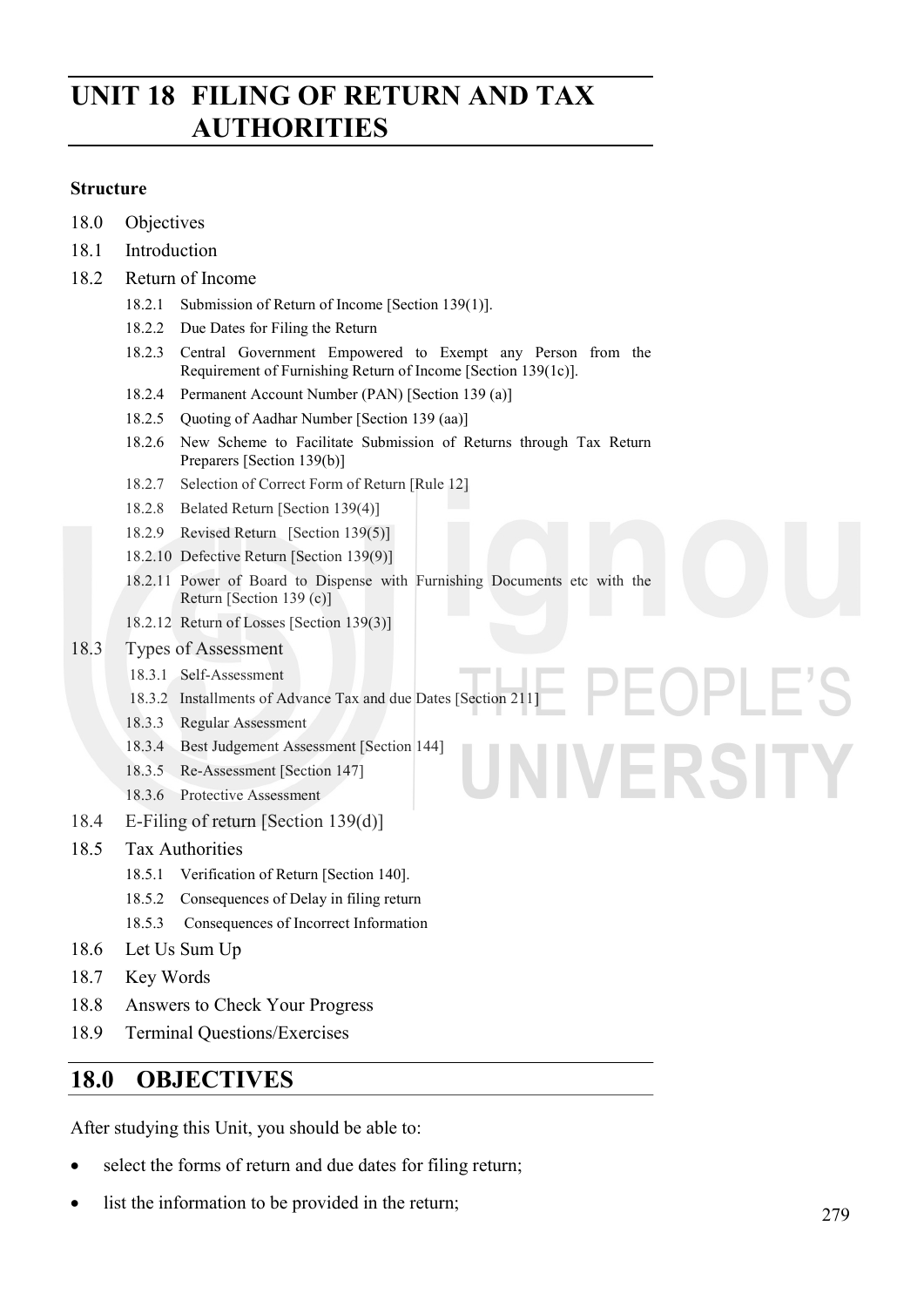- enumerate the consequences of delay in filing the return and incorrect information;
- list the steps of processing of returns;
- list the tax-authorities and their functions.

## **18.1 INTRODUCTION**

In the previous unit, you have studied about the computation of total income as per the provision of Income Tax Act, 1961. After the income has been computed, the next step is to inform the tax authorities about the taxable income and pay tax. In this unit, you will study how the return is filed with the tax authorities and how the return is processed. You will also study about the tax authorities and their function.

## **18.2 RETURN OF INCOME**

For quantification of tax liability every person whose total income exceeds the exemption limit (which for the assessment year 2021-22 is (Rs. 2,50,000/, Rs. 3,00,000/-, Rs. 5,00,000/-p.a.) required to file a statement of his total income technically called 'Return of Income' within the prescribed time to the prescribed income tax authority. (For the new tax regime, the tax exemption is same for all categories of assesses, i.e. Rs. 2,50,000 p.a.)

This return forms the basis for determining the total income and arriving at the tax payable or refundable to the assessee. After receipt of the return, the tax authorities may decide to accept the information furnished therein as true and calculate the tax liability based on such information only. In other cases, they may call upon the tax-payer to substantiate the information and evidence to satisfy the authorities about the correctness and completeness of the information supplied in the return. They may themselves make independent enquiries, ask questions from the tax-payer and seek such further information as may be considered necessary for determination of correct assessable income. The total income is then determined after making such modification in the income stated in the return as may be warranted by the evidence furnished by the tax-payer and enquiries made by the tax authorities.

### **18.2.1 Submission of Return of Income [Section 139(1)]**

Under Section 139(1), every person having total income in excess of minimum taxable limit is under the obligation to furnish his return of income. If the person is liable to pay the income tax on the income of other person, he has to furnish the return of income.

### **18.2.2 Due Dates for Filing the Return**

The last dates for filing the return of income with the tax authority having jurisdiction over an assessee case are laid down in Section 139(1) of the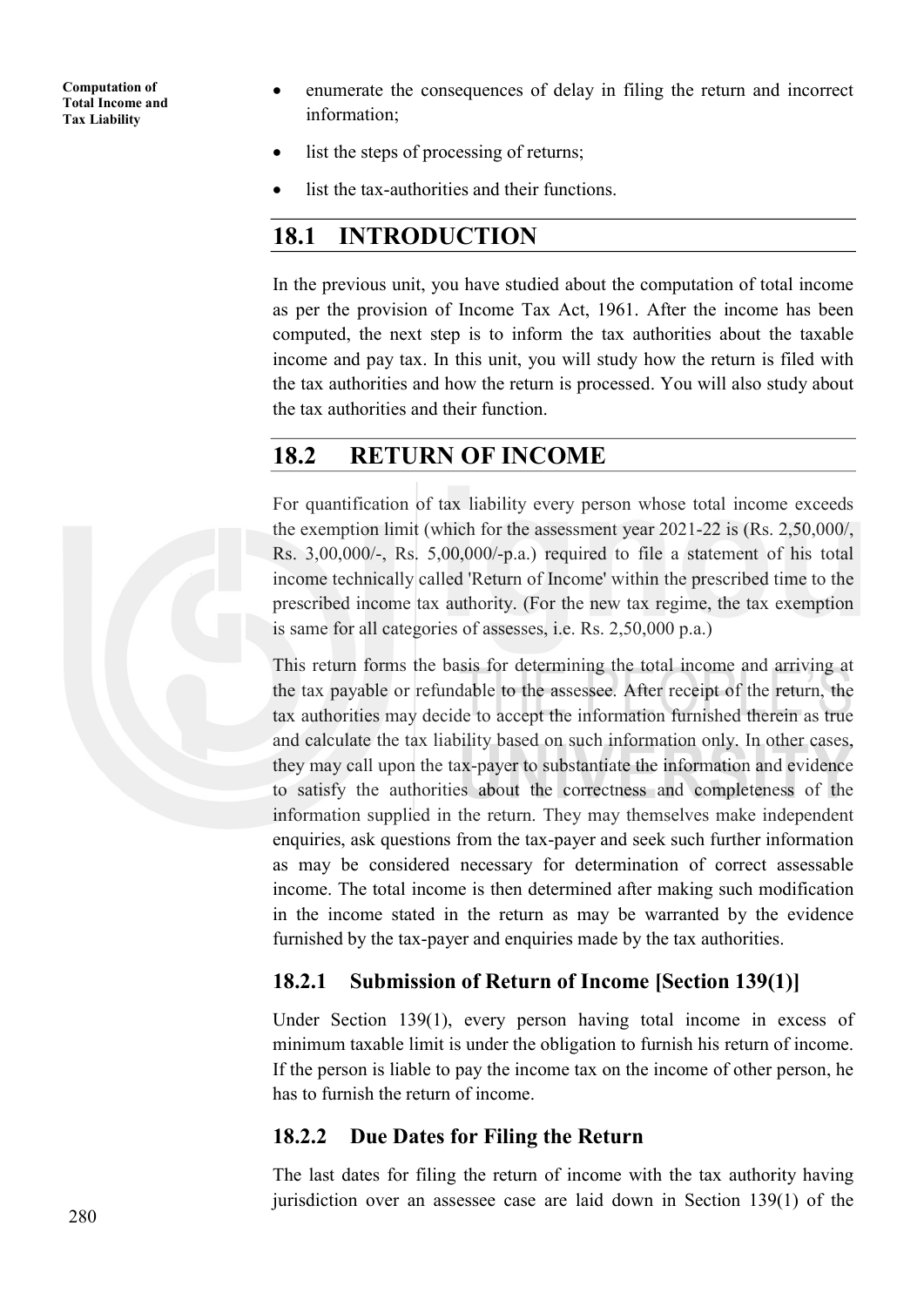Income Tax Act and determined by the status (company or others) of the assessee, sources of income (whether from business or profession or from sources other than 'Business or Profession') and whether the accounts are required to be audited under the provision of the Income Tax Act or any other law. The due dates are –

### **Type of assessee Date in the Assessment Year**

- a) i) Company
	- ii) A person (other than a company) whose accounts are required to be audited under this Act.
	- iii) A working partner of a firm whose accounts are required to be audited under this act
	- iv) A person required to file the return on the basis of economic indicators.
- b) Where the assessee is required to furnish a report u/s 92 E pertaining to international/ specified domestic transactions
- c) In case of any other assessee.
	- i) Income tax return should be submitted in the office of income tax, on (a) prescribed form, (b) before or on due date, (c) certified and signed in prescribed manner.
	- ii) If last date of filing the return is a holiday, next working day shall be considered as last date for filing the return. If certain conditions are met, delay in filing the return may be condoned.

Filing of the Return of Income every year is the first step in the proceedings for completion of assessment and determination of tax liability. It is an important document which needs to be filled in very carefully and accurately.

Furnishing of inaccurate information or omission to disclose any material information may entail penal consequences and may even subject the tax-payer to the risk of criminal prosecution. It is, therefore, necessary to know about it in some details.

## **18.2.3 Central Government Empowered to Exempt any Person from the Requirement of Furnishing Return of Income [Section 139(1c)]**

Under Section 139(1c), Central Government, exempt any class or classes of persons from furnishing of return of income based on the conditions prescribed in the notification in the official gazette.

31<sup>st</sup> July of AY

of AY

31stOctober of

30th November

AY

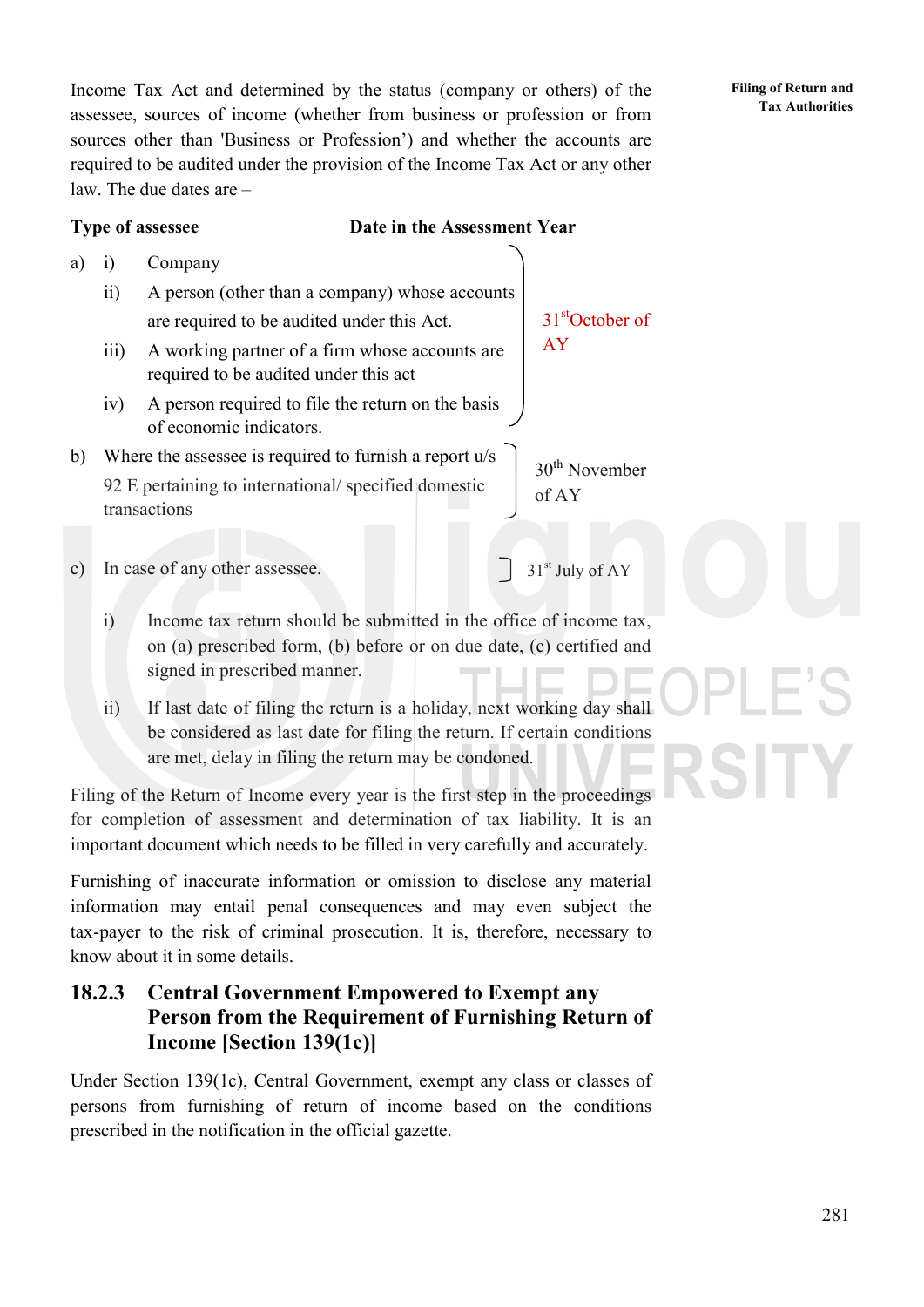### **18.2.4 Permanent Account Number [Section 139 (a)]**

An assessee is identified in the Income Tax Department by the Permanent Account Number (PAN) allotted to him. Under Section 139 (a), if the total income of an assessee exceeds the exemption limit and he has not already been allotted a PAN, he should apply to his assessing officer for allotment of PAN.

This number should be clearly mentioned in the Return form and all correspondence with the department. Earlier the Tax-payers were identified by the General Index Register Number (GIR No.) and in the transitional period both the numbers are in use till GIR is completely replaced by PAN.

The Income Tax Department issues a permanent account number to every tax-payer. PAN is compulsorily mentioned in return of income. PAN is meant to identify the returns, tax payment and the correspondence received from the assessee and link these to their assessment records to facilitate quick disposal of their claim of refund. PAN includes new types of series having 10 words or alphanumeric numbers.

PAN is compulsory to mention in all documents pertaining to the transactions specified in Rule 114 B. Some of such mentions are as under.

- i) Deposit of Rs. 50,000 or more in Savings A/c of Bank/Post Office;
- ii) Payment of Hotel/Restaurant bills of more than Rs. 50,000/- at any one time;
- iii) Sale and purchase of immoveable property worth Rs. 10,00,000/- or more;
- iv) Opening of a DEMAT Account;
- v) For opening an account in any bank;
- vi) Term deposit of Rs. 50,000/- or more in any bank.
- vii) Sale or purchase of motor vehicle.
- viii) Transaction of more than Rs. 2, 00,000/- by way of sale as purchase of goods or service by any person and of any nature other them those specified.

### **18.2.5 Quoting of Aadhar Number [Section 139(aa)]**

Under Section 139 (aa), every person who is eligible to obtain Aadhar Number shall (On or after 1/07/2018)quote Aadhar Number:

- i) In the application for the allotment of PAN
- ii) In the Income Tax Return.

However, where the person does not possess Aadhar Number, the Enrolment ID of Aadhar application form issued to him at the time of enrolment, shall be quoted in the application for PAN or in the return of income.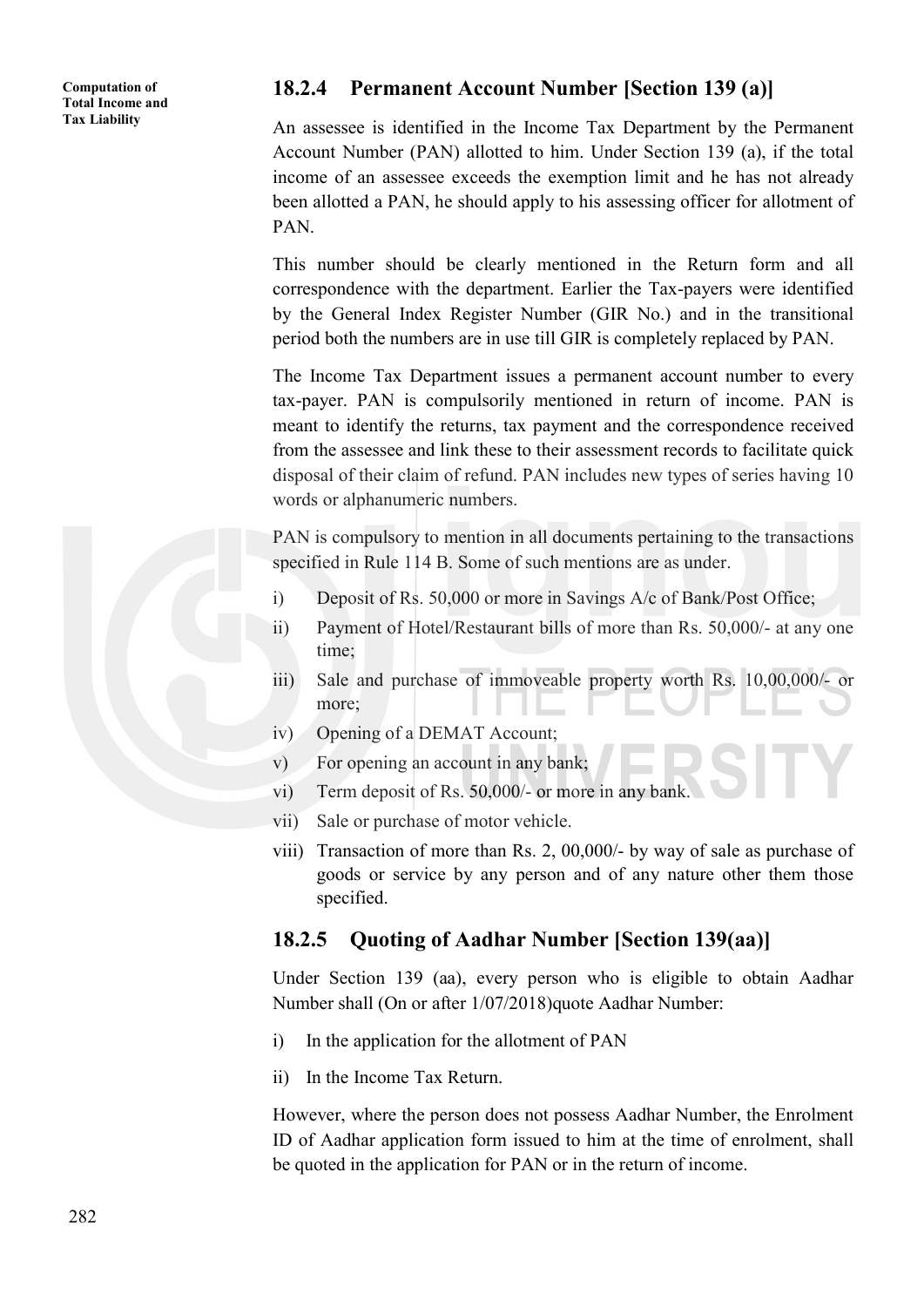Every person who has been allotted PAN and who is eligible to obtain Aadhar Number, shall intimate his Aadhar number to such authority in such form and manner, notified by the Central Government.

However, in case of failure to intimate the Aadhar Number, the PAN allotted to the person shall be deemed to be invalid and the other provisions of the Act shall apply, as if the person had not applied for allotment of PAN.

The provision of Section 139 (aa) shall not apply to such person or class or classes of persons or any state or part of any state, as may be notified by the central government.

## **18.2.6 New Scheme for Submission of Return through Tax Return Preparers [Section 139(b)]**

Under Section 139(b), Board may notify a scheme for enabling any specified class or classes of persons to file their returns with the help of authorized Tax Return Prepared according to rules prescribed by it (Board). Every Tax Return preparer shall assist the persons in furnishing the Returns of income in the manner specified in the scheme and affix his signature on such return. Such scheme may describe qualification, code of conduct, duties and obligations of Tax Return preparer. Every such scheme shall be passed by both the houses of parliament. This scheme is not applicable for a company or a person who is required to undergo a tax audit under any other law.

## **18.2.7 Selection of Correct Form of Return [Rule 12]**

There are 7 types of Income-Tax Returns.

One of these returns is relevant for an assessee and the relevance is determined by the status (company or other) of the assessee and by the sources from which income is derived by him.

| <b>ITR Forms</b>            | <b>Subject</b>                                                                                                                                                                                                                  |
|-----------------------------|---------------------------------------------------------------------------------------------------------------------------------------------------------------------------------------------------------------------------------|
| $ITR-1$<br>(i.e.,<br>SAHAJ) | For individual having income from salary/one house property<br>(not being brought forward loss from previous years)/income<br>from other sources (not being loss and not being winning<br>from lottery/income from racehorses). |
| $ITR-2$                     | For individuals and HUFs not having business/professional<br>income. But, their income can be from the head' Income from<br>Other Sources'.                                                                                     |
| ITR-4<br>(i.e., Sugam)      | For individuals/HUFs/firms (other than LLP) deriving<br>business income and such income is computed in accordance<br>with special provisions referred to in Sections 44AD and<br>44AE.                                          |
| $ITR-5$                     | For firms, AOPs and BOIs or any other person (not being<br>individual or HUF or company or to whom ITR-7 is                                                                                                                     |

### **Table 18.1: Types of IRT Forms**

**Filing of Return and Tax Authorities**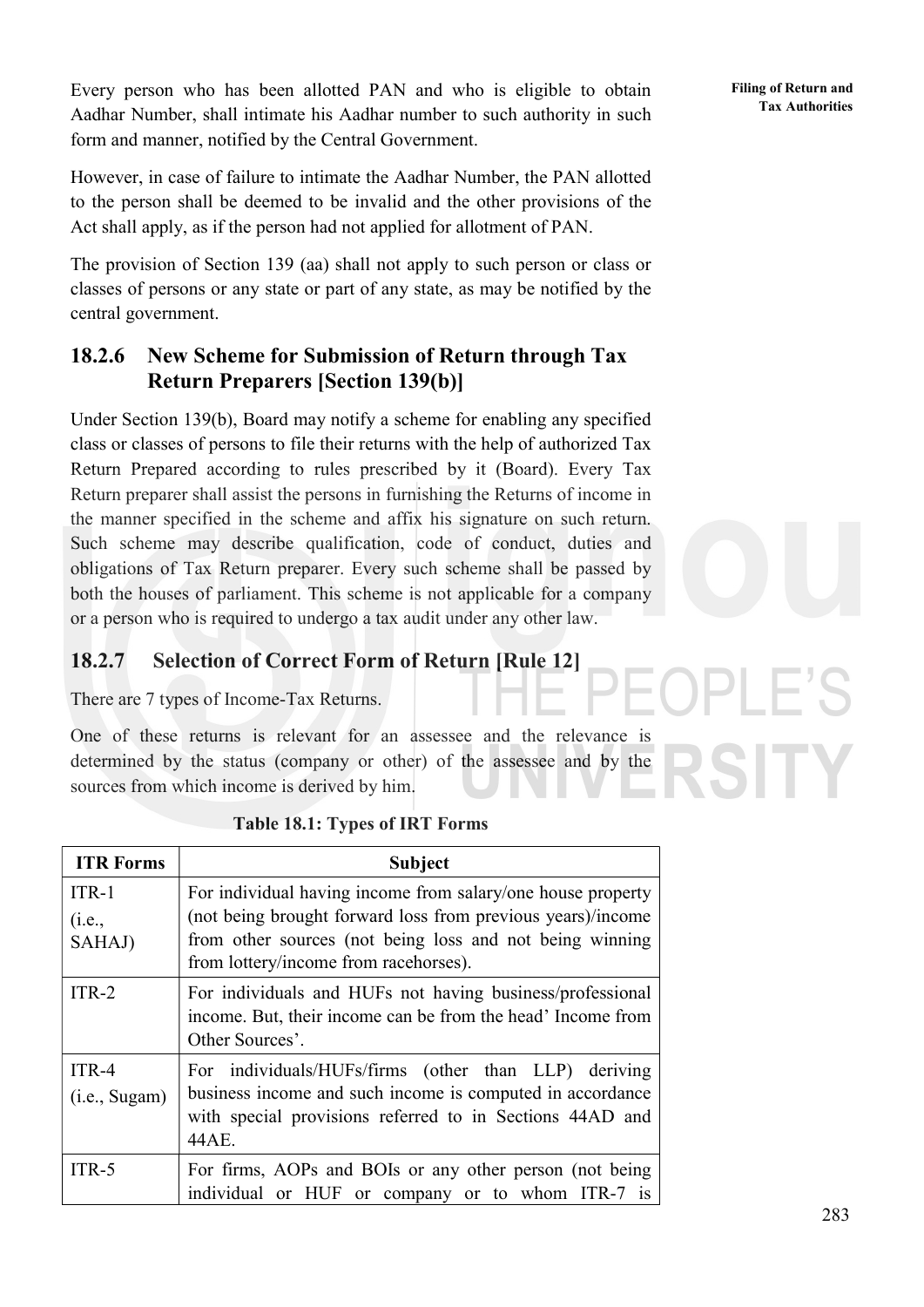|              | applicable)                                                                                                                                      |
|--------------|--------------------------------------------------------------------------------------------------------------------------------------------------|
| $ITR-7$      | For persons including companies required to furnish return<br>under Section 139 (4 A)/ (4 B)/ (4 C)/(4 D)/(4 E)/(4 F).                           |
| <b>ITR-V</b> | Where the data of the return of income in Forms ITR-1,<br>ITR-2, ITR-3, ITR-4 and ITR-5 transmitted electronically<br>without digital signature. |

All the above mentioned forms are available free of cost from income tax department or can be downloaded from their website.

## **18.2.8 Belated Return [Section 139(4)]**

If the assessee does not submit the return within the time allowed to him, he may furnish the return for any previous year at any time before December 31 of relevant assessment year or the completion of assessment (whichever is earlier). The assessee shall be liable to pay interest (Section 234 A) on late submission and also for late filing u/s 234 F.

## **18.2.9 Revised Return of Income [Section 139(5)]**

If any person after furnishing a return discovers any omission, he may furnish a revised return at any time before the assessment is completed or before December 31 of relevant assessment year, whichever is earlier, once a revised return is filed, the original return filed is considered as withdrawn and substituted by revised return.

## **18.2.10 Defective Return [Section 139(9)]**

If officer feels that the return of income furnished by assessee is defective, he may intimate the defect to the assessee and provide him an opportunity to rectify the defect within a period of 15 days from the date of such intimation. If the assessee submits the return after the date, the submitted return will be treated invalid and it will be presumed that the assessee has failed to furnish the return. However, if the assessee submits return after 15 days so allowed but before the assessment is made, the assessing officer may condone the delay and treat the return as valid return.

### **18.2.11 Power of Board to Dispense with Furnishing Documents etc with the Return [Section 139 (c)]**

Under Section 139 (c), the Board may make rules providing for a class or classes of persons who may not be required to furnish documents, statements, receipts, certificates, report of audit, or any other document which are otherwise required to be furnished along with the returns. However, on demand these will be produced before the assessing officer.

## **18.2.12 Return of Losses [Section 139(3)]**

Under Section 139(3) of Income Tax Act, it is not mandatory to file return in case of loss. But, if the return of loss is not filed upto due date, the loss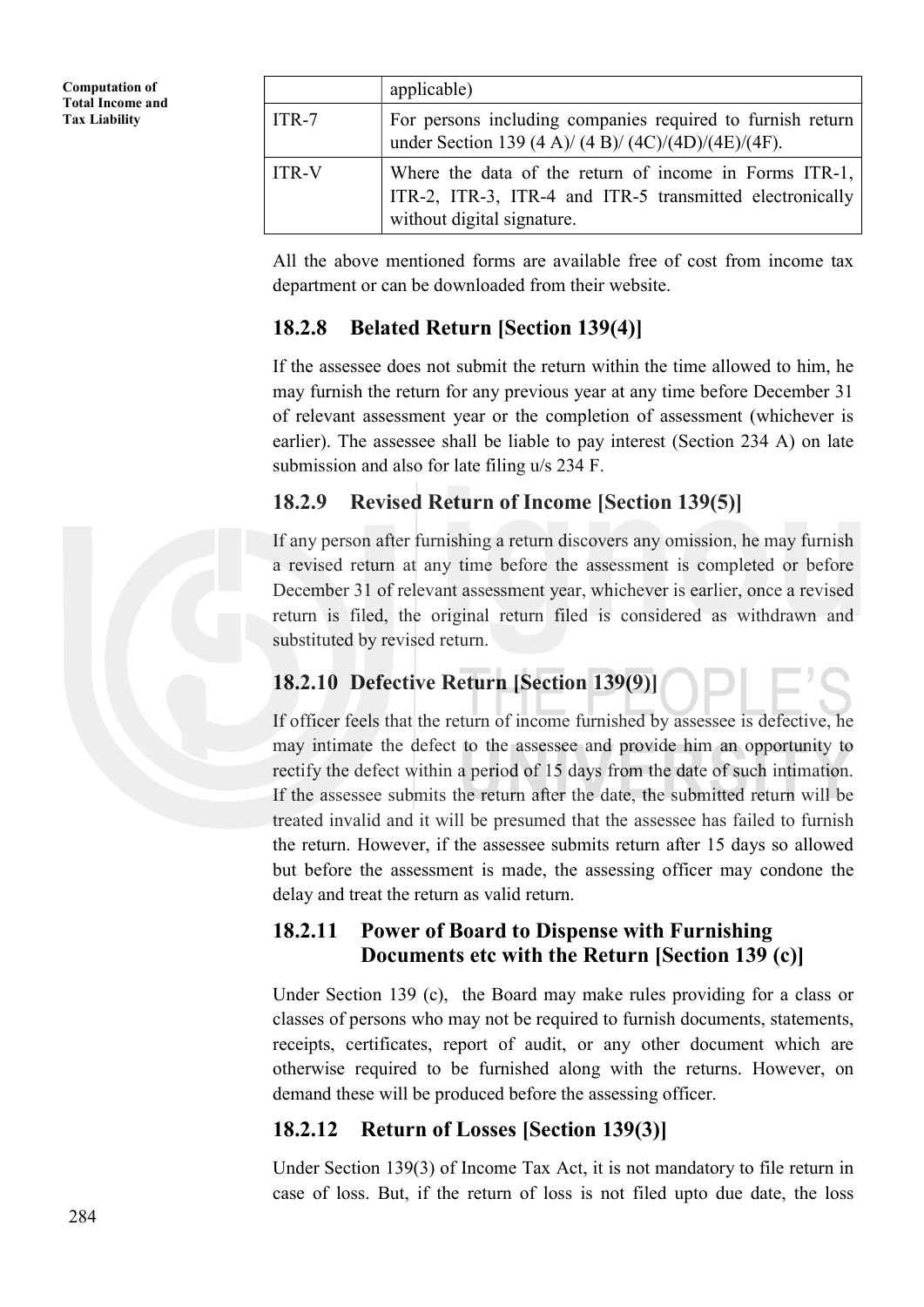(business loss, capital loss, loss from the activity of owning and maintaining race horses)cannot be carried forward.

### **Illustration 1**

From the following information, compute the interest payable by Ms. Richa, under Section 234A for the Assessment Year 2021-22.

| Date of filing the return                   | Jan. 20, 2021    |
|---------------------------------------------|------------------|
| Return due on                               | July 31, 2020    |
|                                             | R <sub>s</sub> . |
| T.D.S                                       | 4,000            |
| Advance tax paid                            | 9,000            |
| Tax paid on self-assessment                 | 3,000            |
| Tax payable on the basis of assessed income | 25,200           |

#### **Solution:**

### **Computation of interest payable by Ms. Richa for Assessment Year**

|                        | 2021-22 |       |        |  |
|------------------------|---------|-------|--------|--|
|                        |         | Rs.   | Rs.    |  |
| Tax payable            |         |       | 25,200 |  |
| Less: Advance tax paid |         | 9,000 |        |  |
| T.D.S                  |         | 4,000 | 13,000 |  |
| Tax Due                |         |       | 12,200 |  |

Interest  $\omega$ , 1% per month or part of a month on Rs. 12,200 shall be charged for the delay in filing the return.

Delay in filing the return 5 months 20 days, rounded off to 6 months

Hence, interest payable  $\frac{12,200\times1\times6}{100}$  = Rs. 732

**Note:** Amount paid on self-assessment shall not be deducted for computation of interest u/s 234A.

## **18.3 TYPES OF ASSESSMENT**

### **18.3.1 Self-Assessment**

Although the income of the financial year (technically called 'Previous Year') is finally assessable for the next financial year (technically called 'Assessment Year'), the Income Tax Act contains provisions for collection of tax in the previous year itself. Such collection is provisional in nature in the sense that the same is considered to have been paid towards the final liability to be determined on the basis of return or on completion of assessment for the relevant assessment year. Accordingly, whatever taxes are paid by the assessee under these provisions are adjusted against the tax finally

SITY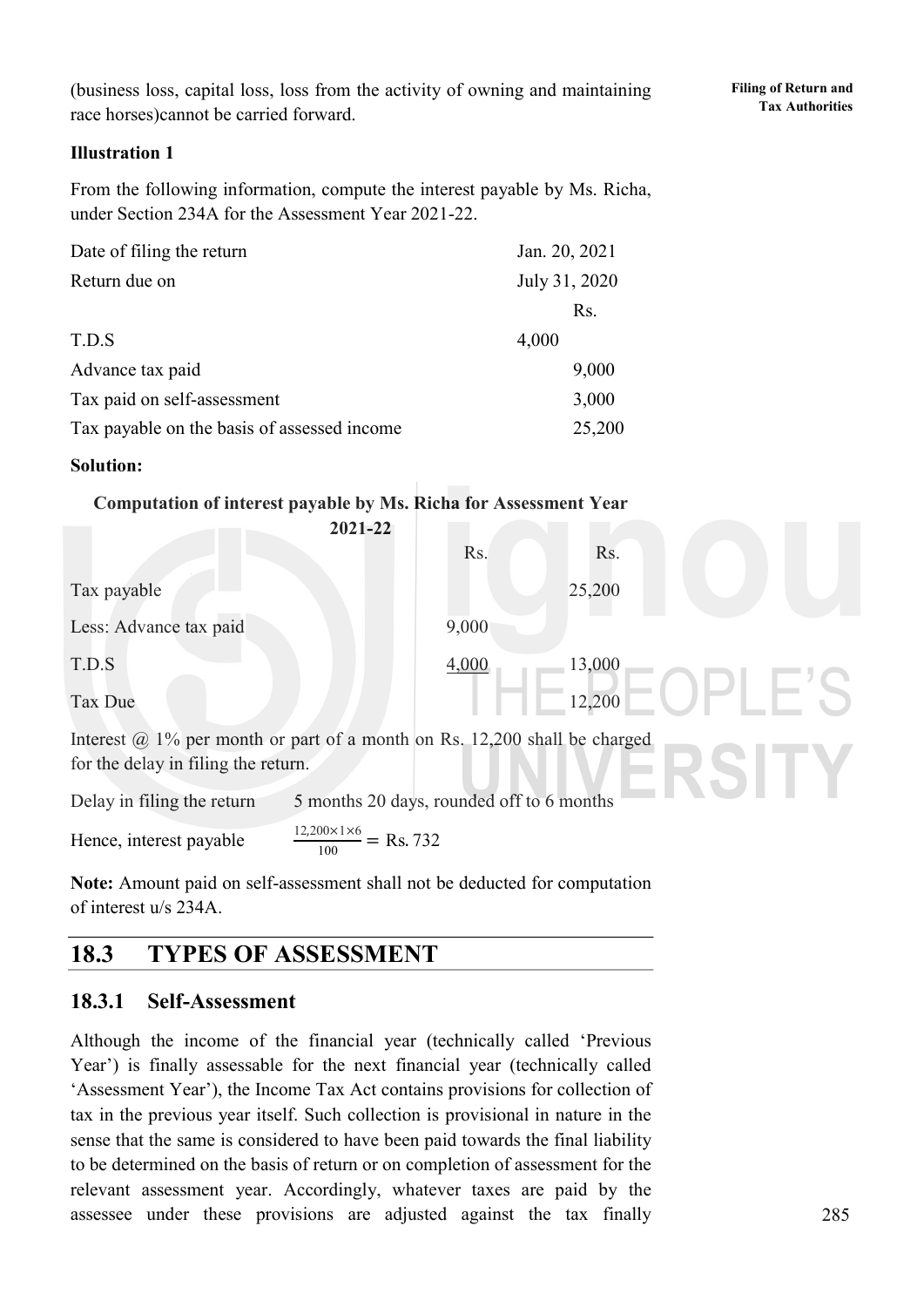determined and the balance amount is payable by or refundable to the tax payer.

Tax is collected in the previous year itself by either or both of the following methods:

i) **Tax deducted at Source (T.D.S.) [Section 190]** - TDS means the system which requires the person making payment for salaries, interest on securities, interest other than interest on securities, insurance commission, dividend, winnings from lotteries or horse races etc. or those making payments to contractors for work executed by them or to non-residents, to deduct tax at prescribed rates and to pay the net amount only. The tax so deducted is to be deposited with the Government which is considered as the tax paid by the recipient for which credit is to be allowed to him in the final determination. For example, if lottery winning amount of Rs. 1,00,000 (Gross) is payable to Mr. A, resident in India. Then, tax deducted at source on lottery winning would be 30% i.e. Rs 30,000.

**The income tax on the income of the assessee shall be imposed at the rates of TDS and such tax shall be increased by the following:**

- a) Surcharge shall be levied in case of individual, HUF, AOP/BOI, partnership firm etc. as per the provisions of the act.
- b) Surcharge  $\omega$  15% of tax on income shall be imposed if total income exceeds 1 crore

Tax shall be deducted at source on all the incomes except 'Income from Salaries' at flat rate of income tax. Health and education Cess is not applicable while deducting tax, it is only applicable  $\omega$  4%, if payment is made to a non-resident.

ii) **Advance Tax**: If an assessee derives income from source in respect of which there is no system of deduction of tax at source, he is required to make an estimate of total income which he will earn in the previous year. Such income is technically called income of the 'Current Year'. On such estimated income he is required to work out the tax at the rates prescribed in the Finance Act, reduce such tax by the amount of tax deducted at source, if any, and pay as per Table 18.2.

## **18.3.2 Installments of Advance Tax and Due Dates [Section 211]**

Under Section 44AD and 44ADA, all the assessees other than the assessee referred to in Section 211 (b), who are liable to pay the advance tax shall pay the same, in four installments during each financial year and the due date of each installment and the amount of such installment shall be as specified in the Table below:

| Table 18.2: Due dates for advance tax |  |  |
|---------------------------------------|--|--|
|---------------------------------------|--|--|

| Due date of installment<br><b>Amount payable</b> |
|--------------------------------------------------|
|--------------------------------------------------|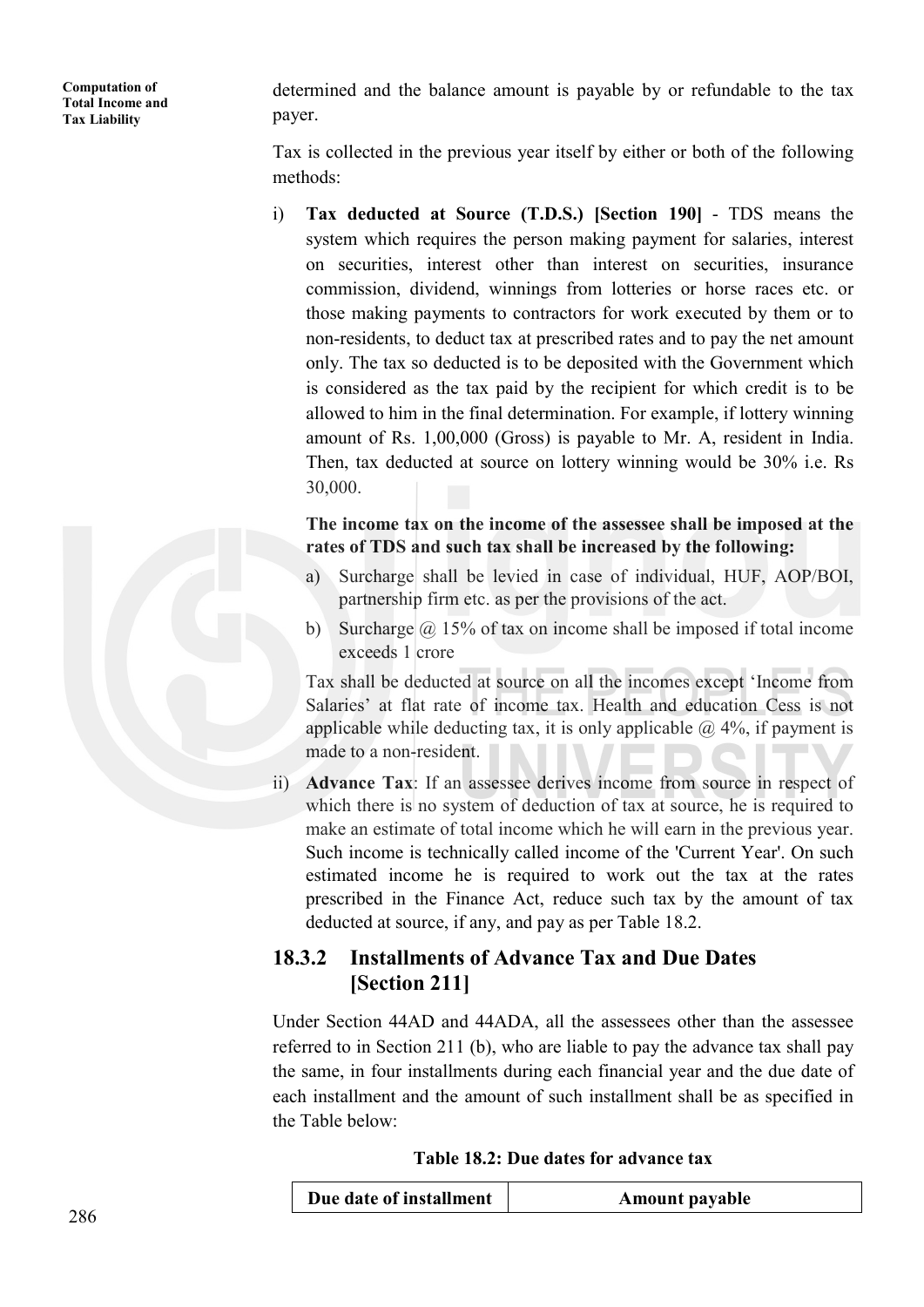| On or before the<br>$15th$ June            | Not less than 15% of such advance tax.                                                                                                                  |
|--------------------------------------------|---------------------------------------------------------------------------------------------------------------------------------------------------------|
| On or before the<br>$15th$ September       | Not less than 45% of such advance tax, as<br>reduced by the amount, if any, paid in the<br>earlier installment.                                         |
| On or before the<br>$15th$ December        | Not less than 75%, of such advance tax, as<br>reduced by the amount or amounts, if any,<br>paid in the earlier installment<br>$\alpha$<br>installments. |
| On or before the<br>$15^{\text{th}}$ March | The whole amount of such advance tax, as<br>reduced by the amount or amounts, if any,<br>in the earlier installment<br>paid<br>or<br>installments;      |

**Advance tax payable by the assessee covered under Section 44AD or 44ADA [Section 211 (b)]:** An eligible assessee in respect of an eligible business referred to in Section 44AD or 44ADA, as the case may be, shall pay the advance tax, to the extent of the whole amount of such advance tax during each financial year on or before the 15th March.

Although last date of payment of whole amount of advance tax is  $15<sup>th</sup>$  March of the relevant financial year, but any amount paid by way of advance tax on or before the 31<sup>st</sup> March shall also be treated as Advance Tax paid for that financial year. The assessee will, however, be liable to pay interest on the late payment [Proviso to Section 211(1)]. 1 PF

## **18.3.3 Regular Assessment**

On the basis of return of income submitted by the assessee, the income tax officer can assess the tax. In this regard, following points should be taken care of:

- i) On the basis of return of income, if there is any balance amount of income tax and interest thereon, a notice will be issued.
- ii) If more amount of tax than due has been deposited, then a refund will be sent.

### **Adjustments**

Before calculating additional tax to be deposited by the assessee or refund to be paid to the assessee, some adjustments have to be made:

- i) correction in mathematical errors and unabsorbed loss,
- ii) carry forward losses, deduction or rebate, if not claimed in the return of income,

After making adjustments, if the income of the assessee increased as compared to the income mentioned in the return of income, the AO (Assessing Officer) will take into account, the following:

287

**Filing of Return and Tax Authorities**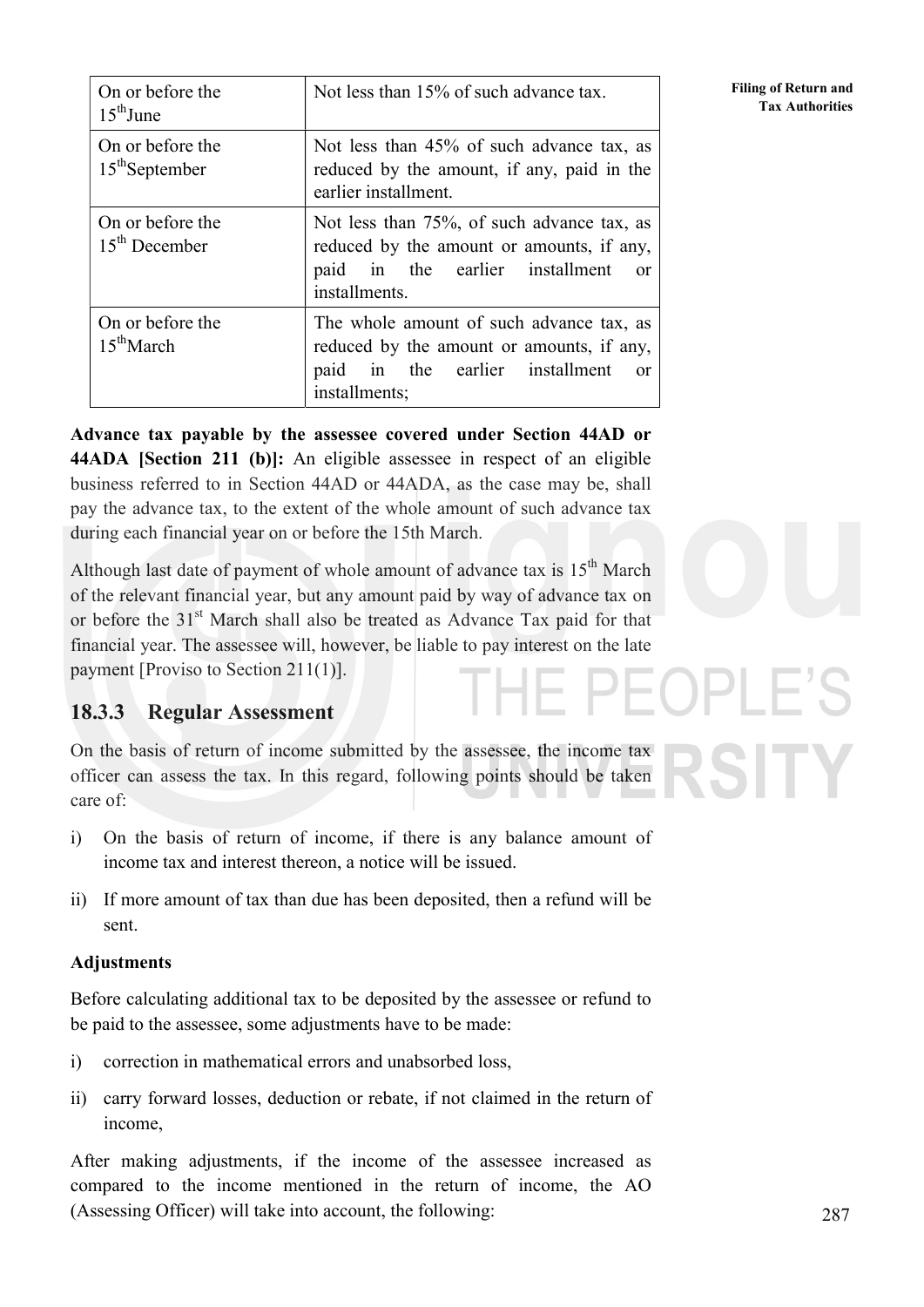- i) After making adjustments tax on increased income shall be calculated.
- ii) After making adjustments, if the loss is reduced or converted into profit, the Assessing officer will determine the total income or loss and amount of tax. The Assessing officer will issue a written order for the same.
- iii) If no adjustments required, the acknowledgement of the return shall be deemed to be the intimation that no sum is payable by or refundable to the assessee.

### **18.3.4 Best Judgement Assessment [Section 144]**

The Assessing officer after taking into account all relevant information is under an obligation to make an assessment of the total income or loss to the best of his judgment and compute the amount to be paid by the assessee in the following cases:

- i) Where any person fails to make the return.
- ii) Where any person fails to comply with all the terms of notice.
- iii) When any person after having filed a return, fails to comply with terms of notice under Section 143 (2) requiring his presence to present evidence and documents.
- iv) Where the Assessing Officer is not satisfied with the fairness and completeness of accounts.
- v) Wherever Assessing Officer is convinced that no method of accounting has been regularly employed by the assessee.

### **Consequence of Best Judgement Assessment**

- i) Refund of tax may be cancelled.
- ii) Penalty may be imposed on the assessee.
- iii) The registration of the firm may be cancelled with prior permission of Deputy Commissioner of Income Tax.
- iv) The assessee is prevented to present fresh evidences in case an appeal is being made against a best judgement assessment before Deputy Commissioner (Appeals).

### **Remedies**

- i) The assessee can file an appeal against the order before the Deputy Commissioner (Appeal).
- ii) If the judgement is given by Deputy Commissioner (Appeal), the assessee can file an appeal before Commissioner (Appeal).
- iii) If judgement is given by Commissioner (Appeal), the assessee can file an appeal in Appellate Tribunal.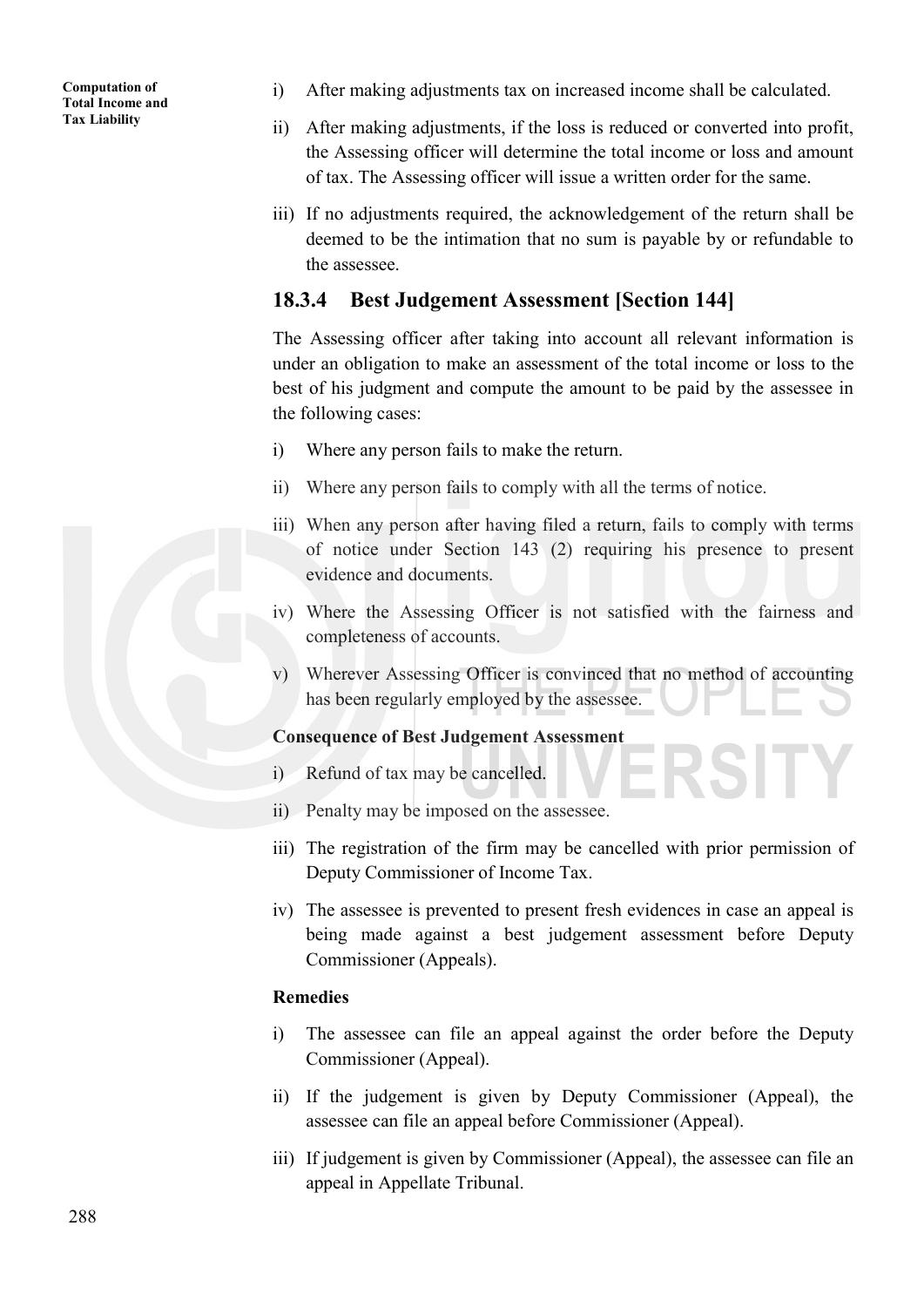iv) The matter can be referred to High Court.

**Note:** The best judgement assessment can only be made after giving the assessee an opportunity of being heard on income escaping assessment.

## **18.3.5 Re-Assessment [Section 147]**

If the Assessing officer has reason to believe that any income chargeable to tax has escaped, he may assess or re-assess such income. Before making re-assessment, the Assessing officer shall serve a notice requiring the assessee to furnish a return of his income. However, before issuing such notice, the Assessing officer is required to record his reasons for doing so.

### **Example:**

Assessing officer has issued a notice to Ms. Usha under Section 148 to assess the income of assessment year 2021-22 which according to him has escaped assessment. During the course of such assessment proceedings, he discovers that

- i) There is some other income relating to the same assessment year which escaped assessment.
- ii) There is some income relating to assessment year 2021-22 which has also escaped assessment.

What action should be taken by Assessing officer in this regard?

### **Solution:**

There is no need to give another notice under Section 148 and

- i) He can assess such income along with the income for which proceedings are going on.
- ii) The Assessing officer will have to issue a separate notice under Section 148.

### **18.3.6 Protective Assessment**

Where it is not clear as to who has received the income and *prima facie*, it appears that the income may have been received either by 'A' or 'B' or by both together, the Assessing officer can commence proceedings against both 'A' and 'B' to determine the question as to who is responsible to pay the tax. However, tax cannot be recovered from the assessee under such an assessment.

### **Check Your Progress A**

- 1) State whether the following statements are True or False:
	- i) Due date for furnishing the return of income for salaried persons is May 31.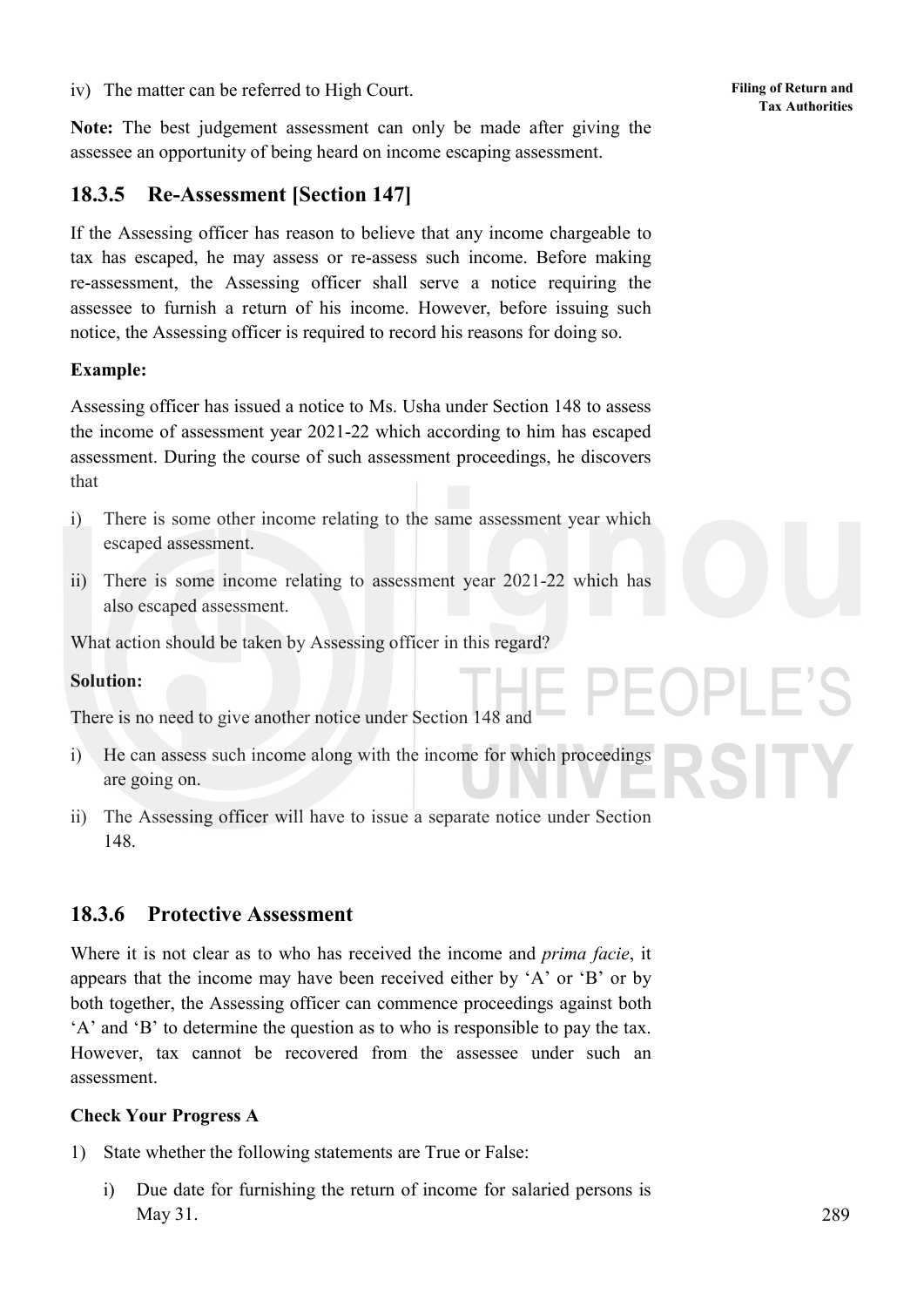- ii) A credit card holder is not liable to file the Return of Income.
- iii) If return is filed after due date, interest shall be charged  $\omega$  1 % p.m.
- iv) SAHAJ Form No. is 2E.

### **18.4 E-FILING OF RETURN**

#### **Filing of Return in Electronic Form [Section 139(d)]**

Under Section 139 (d), The Board may make rules providing for:

- i) The class or classes of persons who shall be required to furnish the return in electronic form.
- ii) The form and the manner in which the return in electronic form may be furnished.
- iii) The documents, statements, receipts, certificates, or audited reports which may not be furnished along with the return in electronic form but shall be produced before the Assessing Officer on demand.
- iv) The computer resources or the electronic record to which the return in electronic form may be transmitted.

At present, board has framed rules on the above mentioned lines and accordingly specified assesses whose accounts are anchored u/s 44 AB and all companies shall E-file their returns.

## **18.5 TAX AUTHORITIES**

The Central Board of Direct Taxes (CBDT) is the apex body for the administration of direct tax laws. It functions as a part of the Department of Revenue under the Ministry of Finance, Government of India. It has one Chairman and six Members.

It assigns jurisdiction to Chief Commissioners of Income Tax and the Commissioners of Income Tax. The CBDT is assisted by its attached offices, viz., Directorates which function under the overall supervision of Director-General. These Directorates are:

- i) Directorate of Income Tax
- ii) Directorate of Audit
- iii) Directorate of Research, Statistics & Public Relations
- iv) Directorate of Management Services
- v) Directorate of Systems
- vi) Directorate of Investigation
- vii) Directorate of Recovery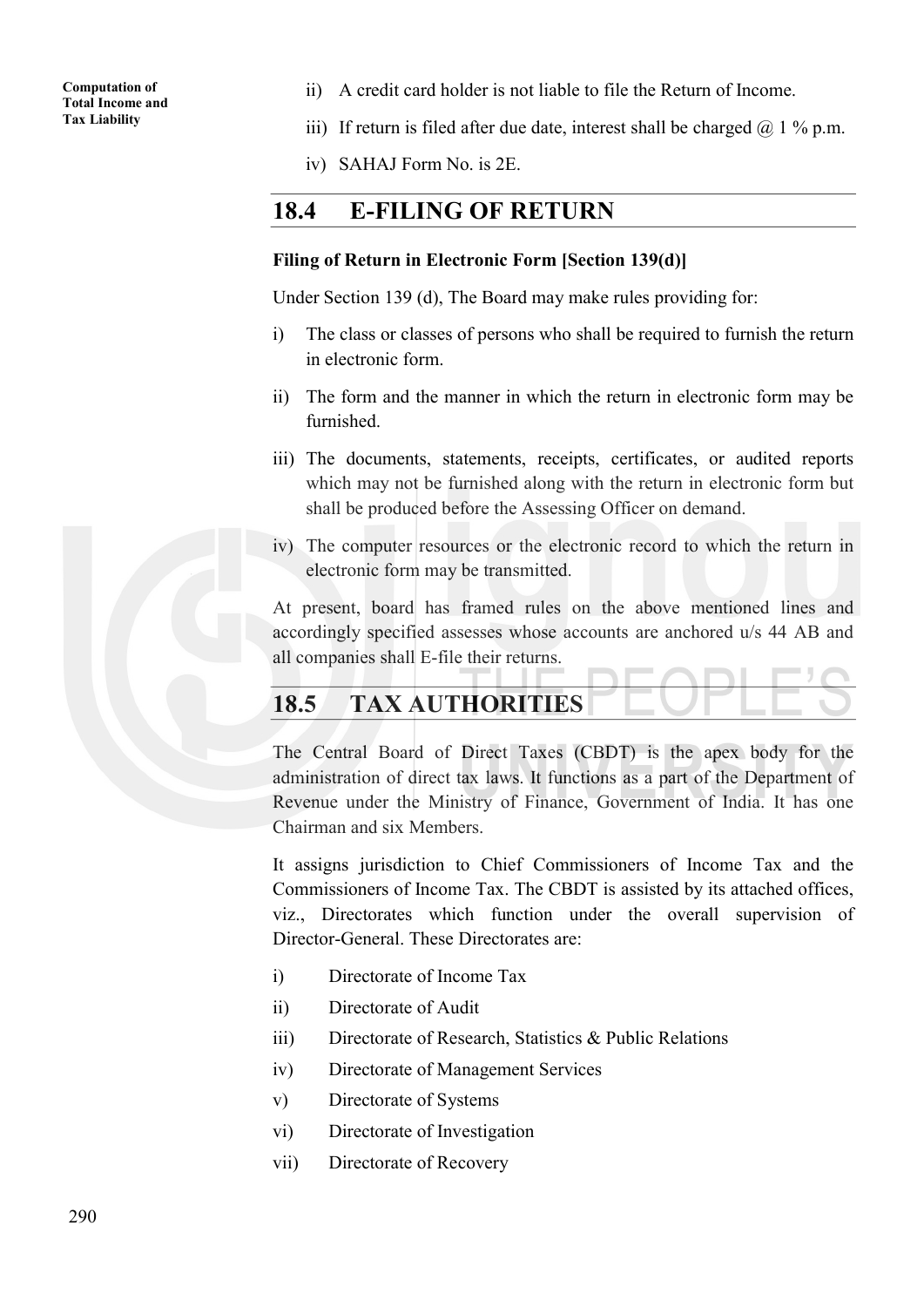The CBDT is primarily a policy-making body which is administered by many tax officers Act, the following chart will show the organization set up:

**Filing of Return and Tax Authorities**



4) **Commissioners of Income Tax:** They supervise the work of Dy. Commissioners within their charge and report to the CBDT through their Chief Commissioners. They assign jurisdiction to Dy. Commissioners within their charge. They cannot, interfere in the discharge of judicial functions by the Dy. Commissioners (Appeal).

5) **Commissioners of Income Tax (Appeals):** Appeal jurisdiction in relatively important cases from revenue angle is assigned to them.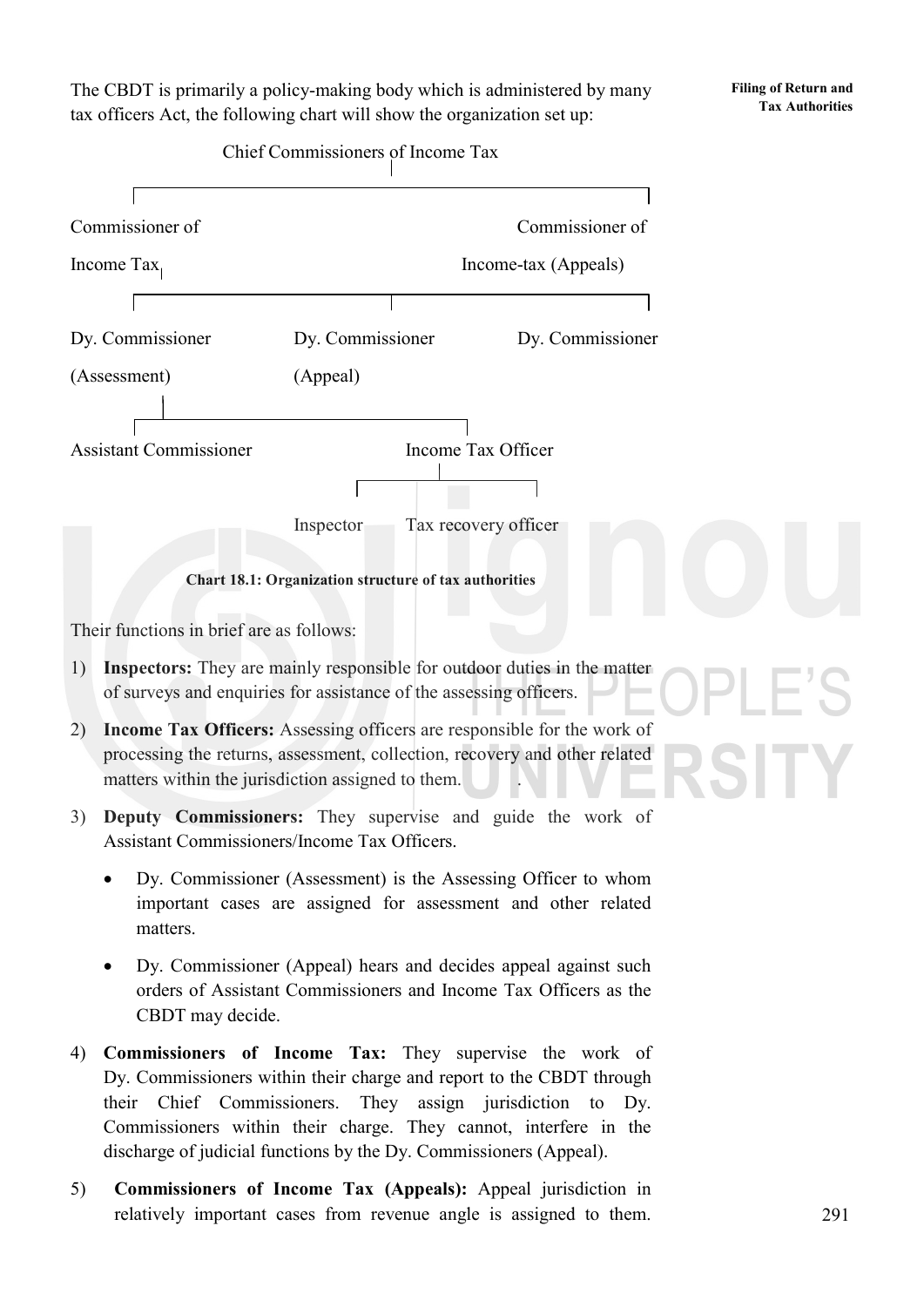Appeal in relatively less important cases are heard and decided by the Dy. Commissioner (Appeal)

6) **Chief Commissioners of Income Tax:** They are line between Commissioners and the CBDT and are responsible for administration and management of the offices within their zones.

### **18.5.1 Verification of Return**

#### **Return by whom to be verified [Section 140]**

The information furnished in the return is required to be verified at the end in order to be sure that it is true and correct. The verification is an affirmation and if it is found to be false, one is subject to severe consequences including prosecution.

Section 140 prescribes that the return shall be verified by the persons given below:

- 1) *In case of an individual* a) individual himself, b) by authorized person on behalf of and individual, if he or she is not in India, c) by guardian or authorized competent person on his or her behalf, if an individual is mentally incapacitated;
- 2) *In case of Hindu undivided family* by karta or by any other adult member of the family, if karta is not present in India or mentally incompetent;
- 3) *In case of a company-*by managing director or by any director, if managing director is not able to verify the return due to some valid reasons;
- 4) *In case of a firm-* by managing partner or by any other partner(not being a minor), if managing partner is not able to verify for any unavoidable reasons;
- 5) *In case of a limited liability partnership-* by designated partner or by any other partner if the designated partner is not able to verify for any reason;
- 6) *In case of a local authority-* by principal officer;
- 7) *In case of a political party*-by chief executive officer of the party;
- 8) *In case of any other association* by principal officer or by any member of the association

Apart from being correct, it is necessary that the return is complete in all respects. Nothing which has a bearing on the computation of correct assessable income should be suppressed i.e. every information, which affects the assessable income directly or indirectly, should be disclosed. Wherever possible, necessary evidence should be enclosed with the return.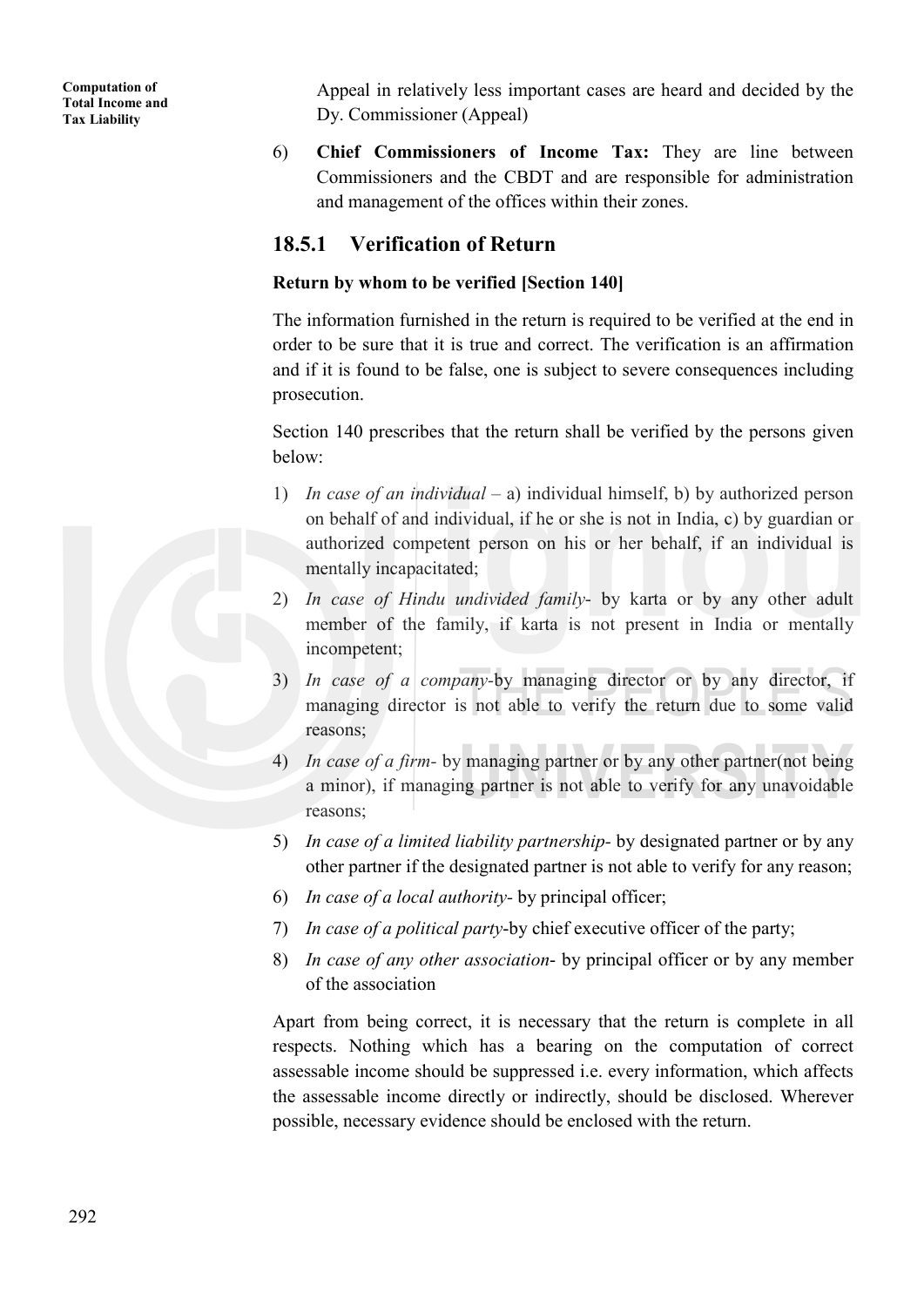To illustrate, the assessee should attach or produce on demand the following documents to substantiate the information under different heads when asked by the Concerned department:

#### **Salaries**

- a) The employer's certificate giving details of Remuneration.
- b) The employer's certificate showing Tax Deducted at Source.

#### **House Property**

- a) A statement showing how the income shown in the return has been arrived at.
- b) Details of Interest Payment.
- c) T.D.S. details (If applicable)

#### **Business and Profession**

- A) In cases where regular accounts are maintained:
	- a) Copy of Trading/Manufacturing Account
	- b) Copy of Profit and Loss Account
	- c) Copy of Balance Sheet
	- d) Details of depreciation claimed
	- e) Auditor's report, if accounts are audited
	- f) Details of payment for taxes etc. which are allowed on cash basis only.
- B) In cases where regular accounts are not maintained:
	- a) Statement showing how the income has been arrived at
	- b) Details of depreciation claimed.

#### **Other Sources**

- a) *In case of income from dividend* the dividend warrants.
- b) *In case of income from interest* interest warrants or details of interest earned along with certificate of tax deducted at source, if any.
- c) *In case of income from any other source like royalty, winning from lotteries, income from sub-letting etc.* - necessary details thereof along with the certificate of tax deduction, if any.

#### **Capital Gains**

- a) Details of capital gains derived giving the computation of such gains.
- b) Evidence of re-investment of capital gain/sale proceeds as a result of which capital gain is not to be fully or partially charged to tax.
- c) Evidence of deposit in specified bank account under the notified scheme.

**Filing of Return and Tax Authorities**

ERSITY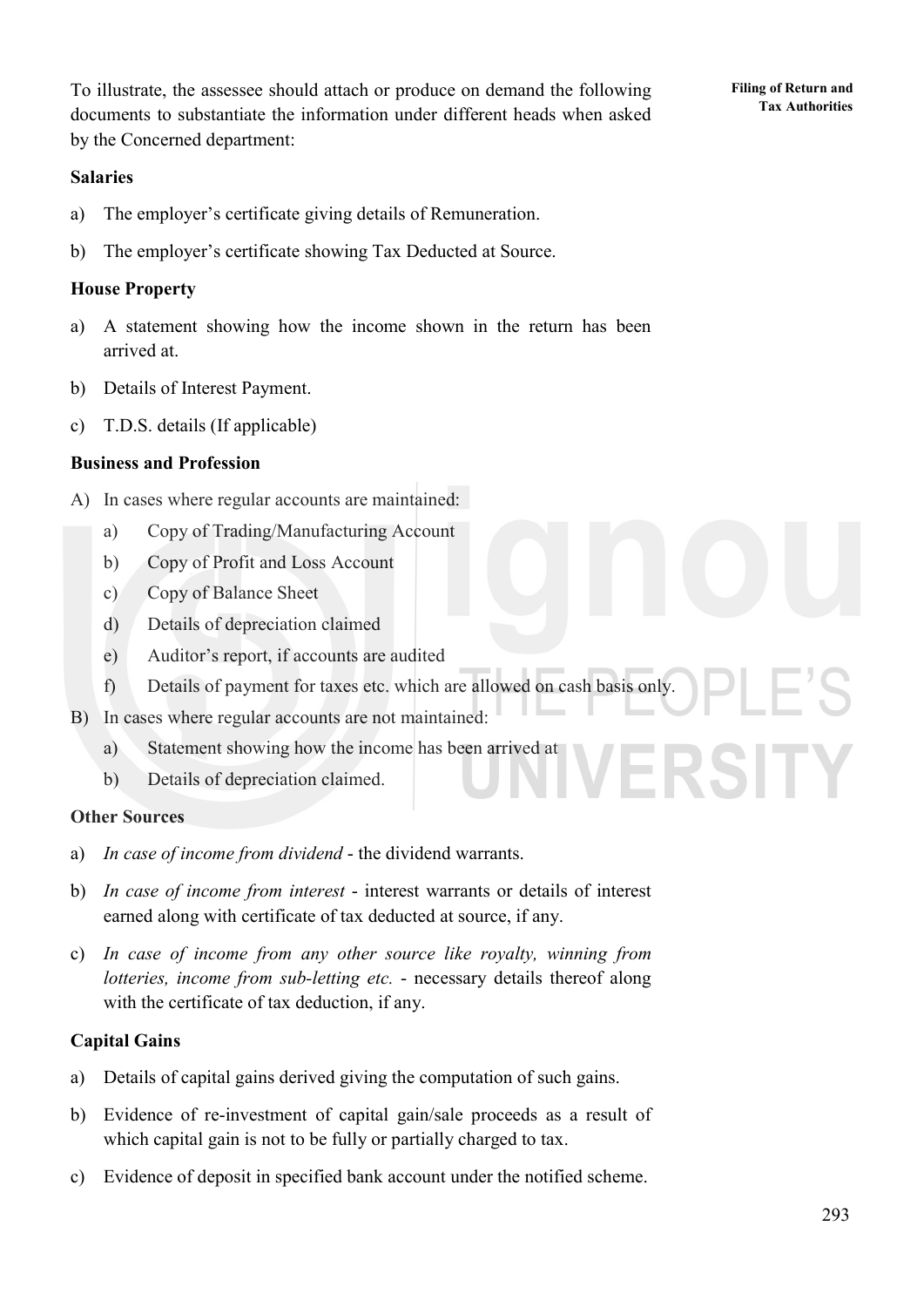#### **In All Cases**

a) Evidence in respect of deductions claimed under Chapter VIA. Some of them are as under:

| $U/S$ 80 D        | - Medical Insurance Receipt.                                                    |
|-------------------|---------------------------------------------------------------------------------|
| $U/S$ 80 DD       | - Certificate from Competent Doctor regarding<br>Permanent Physical Disability. |
| $U/S$ 80G/GGA     | - Receipts for Donations/Contributions made.                                    |
| $U/S$ 80 GG       | - Receipts for Rent Payment.                                                    |
| <b>U/S 80 RRB</b> | - Evidence of recent of Royalty in respect of<br>Patent                         |

#### **Check Your Progress B**

1) What is E-filing?



### **18.5.2 Consequences of Delay in Filing Return**

If the return is not submitted by the due dates, the consequences will be as follows:

- i) The Assessing Officer can, after giving an opportunity to the assessee, complete the assessment ex-parte. Ex parte assessment is also known as Best-judgment Assessment because in such a case the Assessing Officer makes an estimate of total income to the best of his judgment on the basis of whatever information is available with him. Although Best-Judgment Assessment is the result of an estimate only, the courts have held that such an estimate should be reasonable and not arbitrary or capricious.
- ii) An assessee is liable for interest at the rate of 1% per month or part thereof from the date following the due date up to the date of actual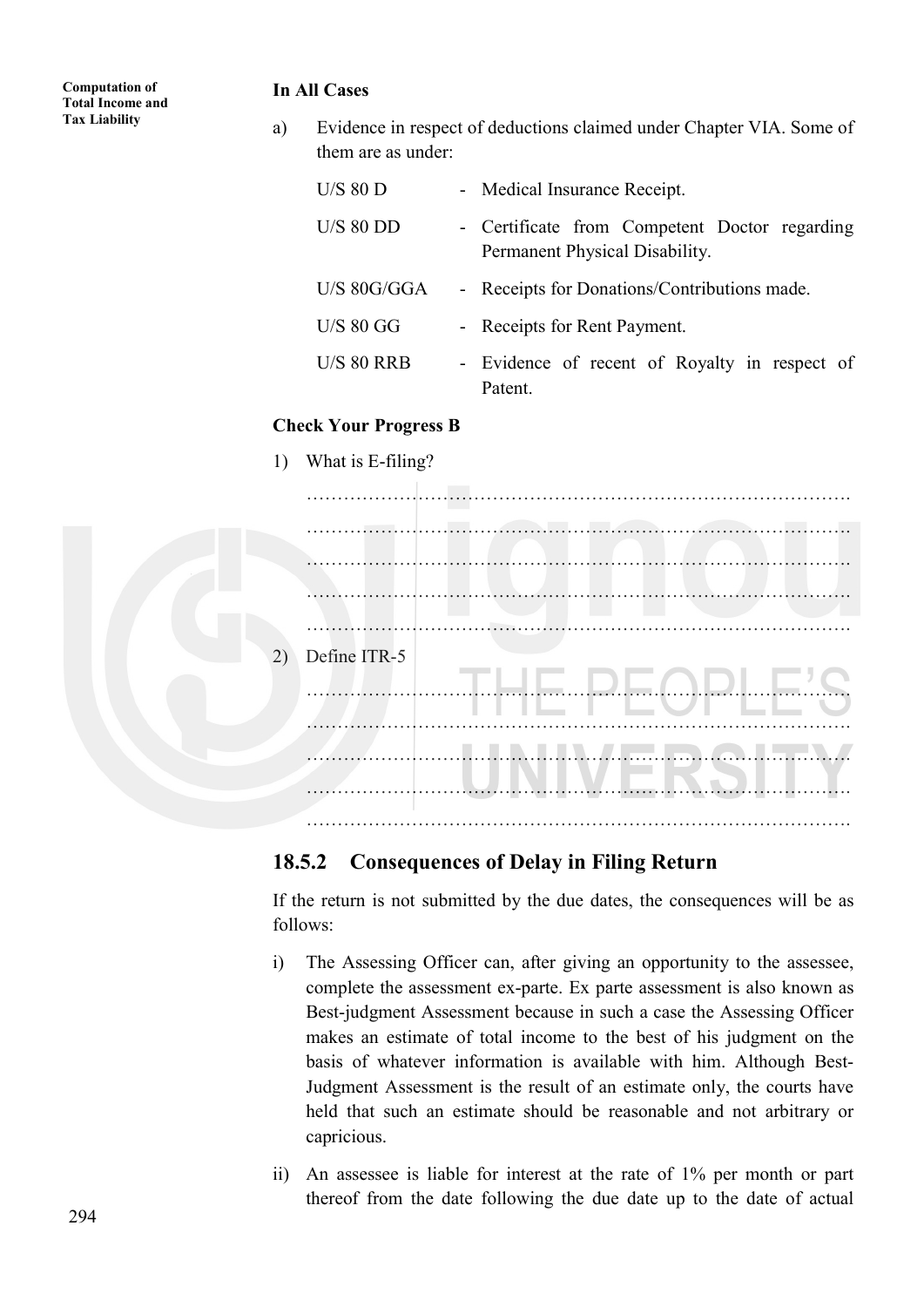filing of return or if an *Ex Parte* assessment has been completed, up to the date of assessment. This interest is charged on the amount found payable on the determination of liability either by completion of assessment or issue of intimation and is in addition to the interest chargeable on short payment of advance tax.

- iii) The assessee may even be liable for prosecution on a complaint filed by the department in the court of competent Magistrate on the successful completion of the prosecution proceedings. Punishment may be awarded in the form of rigorous imprisonment for a term which:
	- a) in a case where the tax which would have been evaded exceeds one lakh can be between six months to seven years; and
	- b) in other cases, can be between three months to three years.

In addition to rigorous imprisonment, Magistrate can also impose fine. Effective from the financial year 2017-18, a late filing fee will be applicable for filing your returns after the due date i.e. 31 August, 2019 under Section 234F. The maximum penalty is Rs. 10,000. If you file your ITR after the due date  $(31<sup>th</sup>$  August) but before  $31<sup>st</sup>$  December, a penalty of Rs 5,000 will be levied.

### **Check Your Progress C**

1) Explain in brief the consequences of delay in Filing the Return.

……………………………………………………………………………. ……………………………………………………………………………. ……………………………………………………………………………. ……………………………………………………………………………. 2) What do you understand by Re-Assessment? ……………………………………………………………………………. …………………………………………………………………………….  $\mathcal{L}^{(n)}$ 3) "Defective Return is No Return". Discuss. …………………………………………………………………………….  $\mathcal{L}^{(n)}$ 

…………………………………………………………………………….

**Filing of Return and Tax Authorities**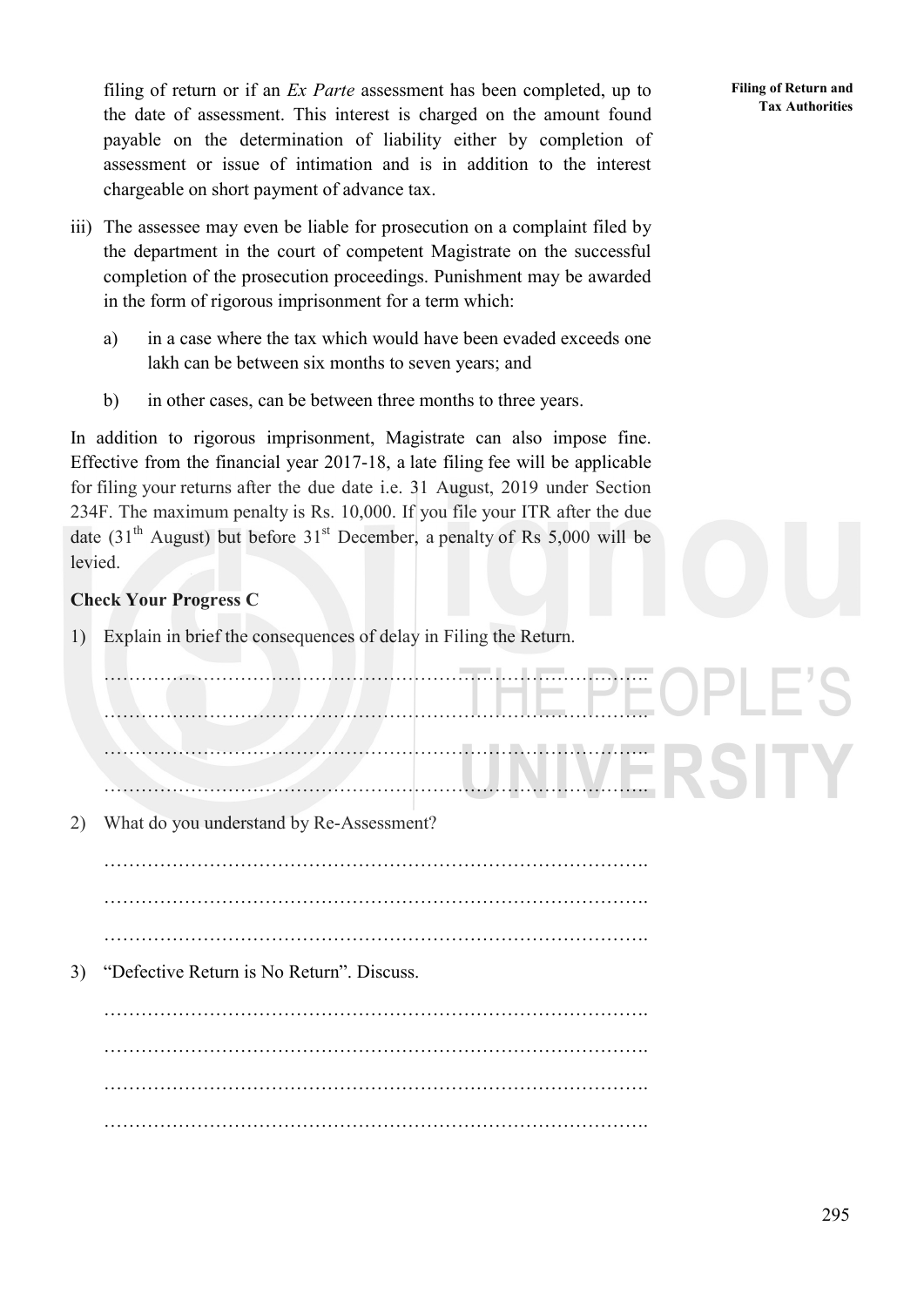### **18.5.3 Consequences of Incorrect Information**

Incorrectness in the return form can be of two types. These are discussed as follows:

- i) **Prima Facie Errors:** Such errors exist where information furnished by the assessee is not incorrect but in computing the total income, certain allowances, deductions or relief have been claimed which are not allowable under the provisions of Income Tax Act, or there is some arithmetical inaccuracy like totaling error etc. For instance, the assessee may without any attempt to show personal expenses as business expenses, claim such expenses in computing business income. In such cases, he has not made any misrepresentation or wrong statement but has not acted in accordance with the provisions of law in computing his total income for the purpose of return. Another instance may be, claim of deduction for expenses of capital nature. If the nature of such expense has been correctly stated but in computing the income such expense has been deducted, it is not misrepresentation but wrong computation of income. He may buy a car and show the payment as such but if he claims deduction for it, such incorrectness will fall in this category. These are more in the nature of 'mistake' rather than 'concealment' for which law takes a comparatively lenient view.
- ii) **Concealment of Correct Information:** Concealment arises where the particulars of income are concealed or inaccurate particulars of income are furnished. This type of incorrectness is more serious in nature as there is an attempt either to suppress the information which would have resulted in determination of correct income or submit such information which is not correct. For instance, the assessee may earn some commission but may not disclose it at all or he earns a commission of Rs. 20,000 but discloses only Rs. 10,000.

In the first case, he concealed the particulars of income and in the second case he furnished inaccurate particulars of income. Other instances of the incorrectness of this type are where sales are suppressed, expenses claimed are either not incurred at all or shown at inflated figure, any income received is either not shown or suppressed or income earned by one is shown to have been earned by another with a view to get tax advantage. These are cases of 'Concealment of Income' and not mere computation of income in incorrect manner and, therefore, the law takes a more serious view of such lapses. The consequences of the two types of inaccuracies are given below:

- a) If the return contains 'Prima Facie' errors of the nature referred above, the law authorizes the Assessing Officer to correct them 'SuoMoto' without giving any opportunity to the assessee. Even in cases which are to be investigated, the assessing Officer can make adjustments for such errors in the total income and work out tax payable thereon.
- b) If the particulars of income are found to have been concealed or inaccurate, the Assessing Officer can initiate penalty proceedings for such concealment and after giving the assessee an opportunity of being heard, impose-monetary penalty of an amount ranging from 100% of the tax on concealed income to 300% of such tax.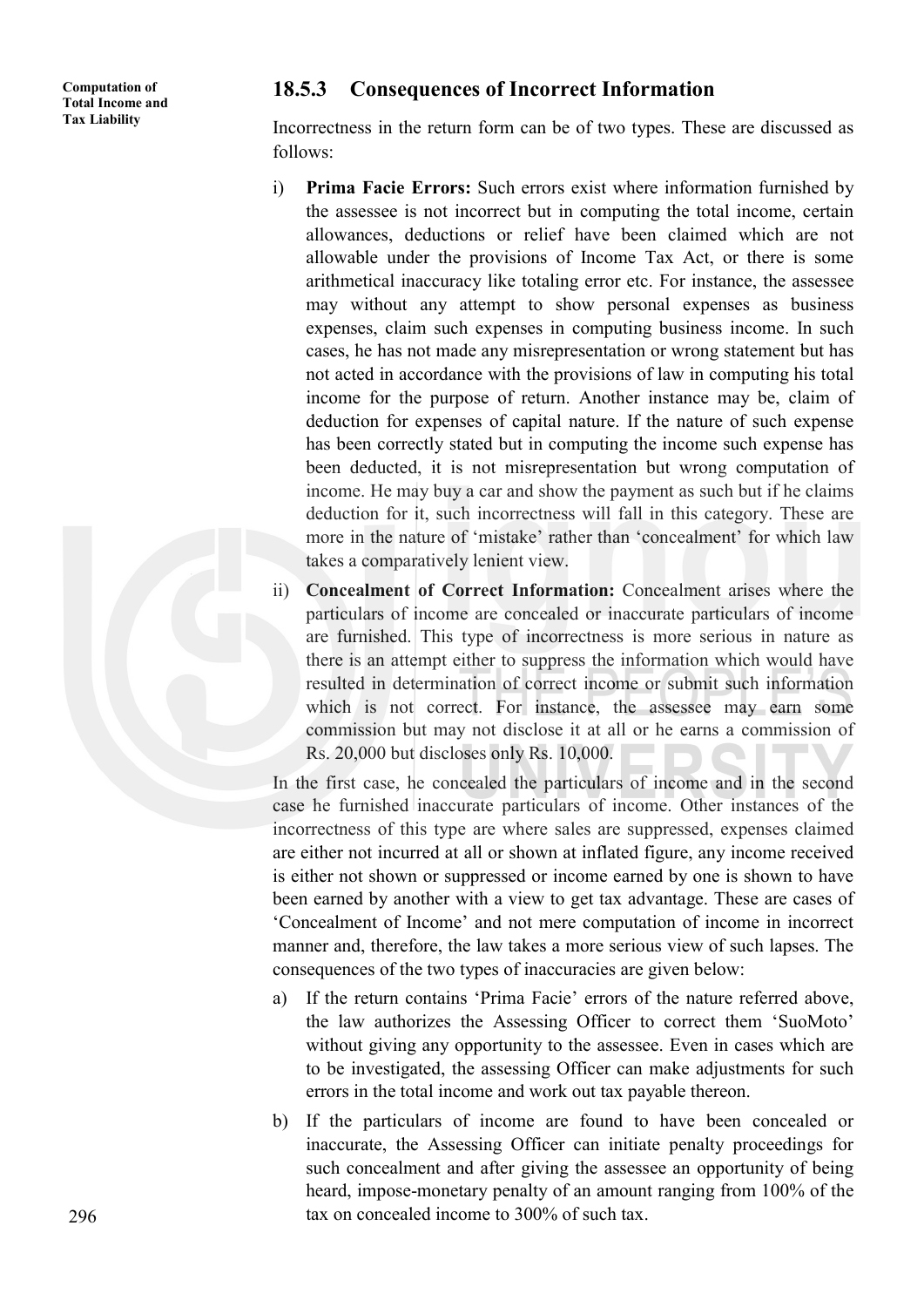In addition to the penalty, the assessee may be liable for prosecution in respect of the offence of willful attempt to evade tax on a complaint filed by the Department. If the Magistrate is satisfied that he willfully attempted to evade any tax, penalty or interest under the Income Tax Act, he may punish the assessee:

- i) With rigorous imprisonment of a term between 6 months and 7 years and with fine where the amount sought to be evaded exceeds one lakh;
- ii) With rigorous imprisonment for a term between 3 months and 3 years with fine, in other cases.

## **18.6 LET US SUM UP**

The assessee must select the proper form, must know the due dates for filing his return. The process of quantifying the tax liability starts with the filing of the tax return either voluntarily or in response to the notice issued by the Assessing Officer requiring an assessee to file the return. It is the assessee's duty to file the return voluntarily without giving the Assessing Officer an opportunity to issue a notice on him. Failure to file the return in time entails liability for payment of interest. The return should be filed with utmost care and caution as even an erroneous computation of income without any attempt to misrepresent facts may put an extra liability in the form of additional tax. If there is mis-statement of facts or suppression of fact leading to concealment of taxable income, the consequences are harsh in the form of heavy monetary penalties and/or imprisonment with fine.

The return filed may be accepted without modification or with adjustment only for very obvious mistakes made. In most-of the cases, the processing of return is complete with the issue of refund or intimation. The Assessing Officer initiates the process of investigation (generally called Scrutiny) by issue of notice fixing a date of hearing and asking the assessee to attend either in person or through authorized representative to substantiate the information supplied by him. After hearing and enquiry, he determines the total income and tax payable and intimates the same by a notice of demand.

If the assessee does not file the return within the permitted time and no assessment is made *Ex Parte*, the Assessing Officer can still proceed to assess him but in that case he will have to record reason for his belief that income has escaped assessment. If the assessee is assessed, the Assessing Officer can re-open the completed assessment after recording similar reasons. Proceedings for such assessment or re-assessment cannot, however, are initiated if prescribed period has passed.

## **18.7 KEY WORDS**

**Additional Tax:** This term refers to the extra charge of the tax attributable to enhanced income as a result of prima facie adjustments.

**Filing of Return and Tax Authorities**

297